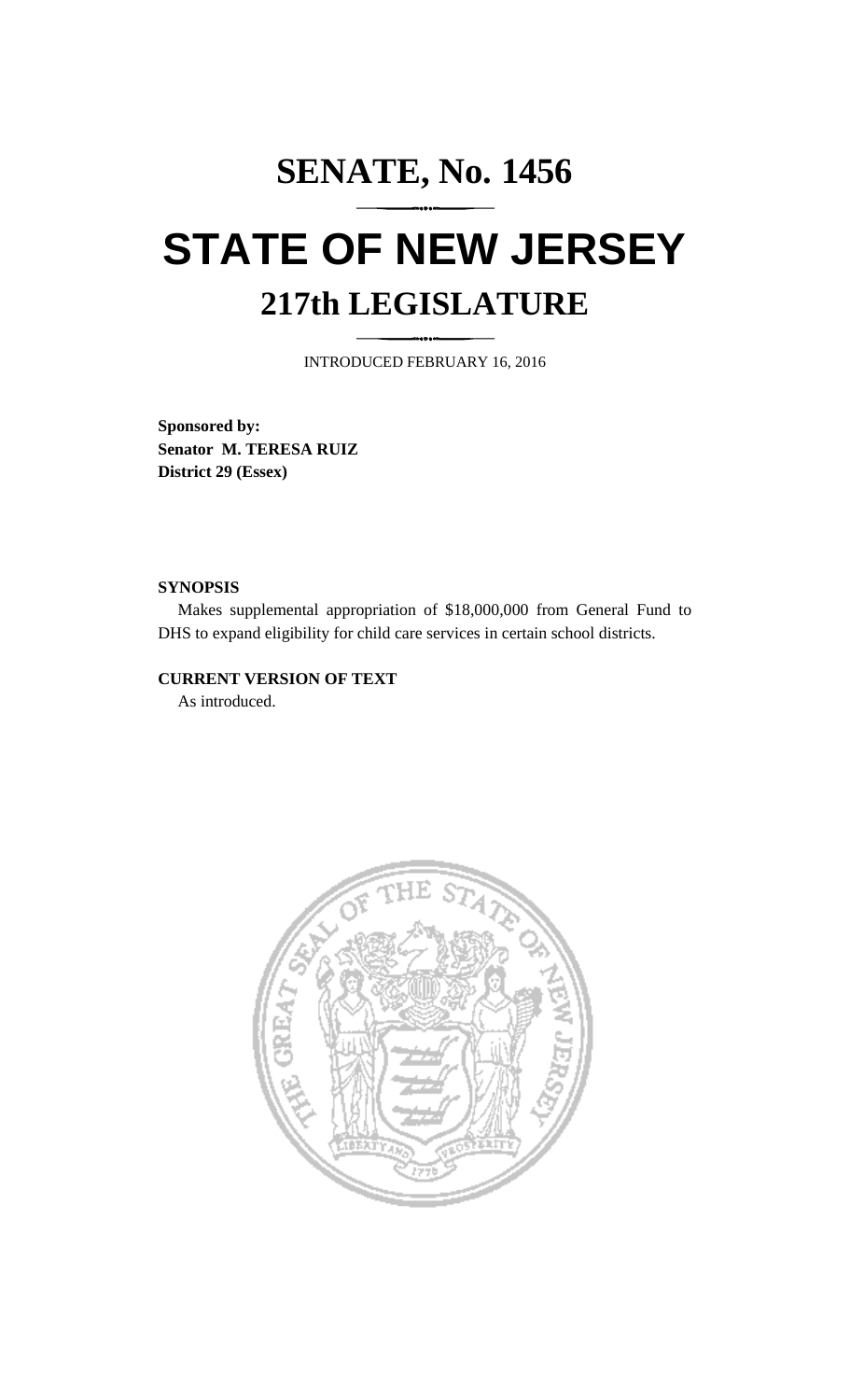#### **S1456** RUIZ  $\mathcal{D}$

 **AN ACT** concerning child care services and supplementing and amending the Fiscal Year 2016 annual appropriations act, P.L.2015, c.63. **BE IT ENACTED** *by the Senate and General Assembly of the State of New Jersey:* 8 1. In addition to the amounts appropriated under P.L.2015, c.63, there is appropriated out of the General Fund the following sum for the purpose specified:

# **DEPARTMENT OF HUMAN SERVICES**

*50. Economic Planning, Development, and Security 53. Economic Assistance and Security* **GRANTS-IN-AID**

|    |                                        |                | \$18,000,000 |
|----|----------------------------------------|----------------|--------------|
|    | Total Grants-in-Aid Appropriation,     |                |              |
|    |                                        |                | \$18,000,000 |
|    | Grants-in-Aid:                         |                |              |
|    | Work First New Jersey Child Care<br>15 | (\$18,000,000) |              |
| 12 | (cf: P.L.2015, c.63, s.1)              |                |              |

- 
- 2. The following language provision in section 1 of P.L.2015,
- c.63 is amended to read as follows:
- 

### **DEPARTMENT OF HUMAN SERVICES**

# *50. Economic Planning, Development, and Security 53. Economic Assistance and Security*

#### **GRANTS-IN-AID**

 Notwithstanding the provisions of any law or regulation to the contrary, no funds hereinabove appropriated for before-school, after-school, and summer "wrap around" child care shall be expended except in accordance with the following condition: Effective September 1, 2010, families with incomes between 101% and 250% of the federal poverty level who reside in districts who received Preschool Expansion Aid or Education Opportunity Aid in the 2007-2008 school year shall be subject to a copayment for "wrap around" child care, based upon a schedule approved by the Department of Human Services and published in the New Jersey Register, and effective September 1, 2010, families who reside in districts who received Preschool Expansion Aid or Education Opportunity Aid in the 2007-2008 school year must meet the eligibility requirements under the New Jersey Cares for Kids child care program (N.J.A.C.10:15-5.1 et seq.) in order to receive free or subsidized "wrap around" child care, except that eligibility shall not

**EXPLANATION – Matter enclosed in bold-faced brackets [thus] in the above bill is not enacted and is intended to be omitted in the law.**

**Matter underlined thus is new matter.**